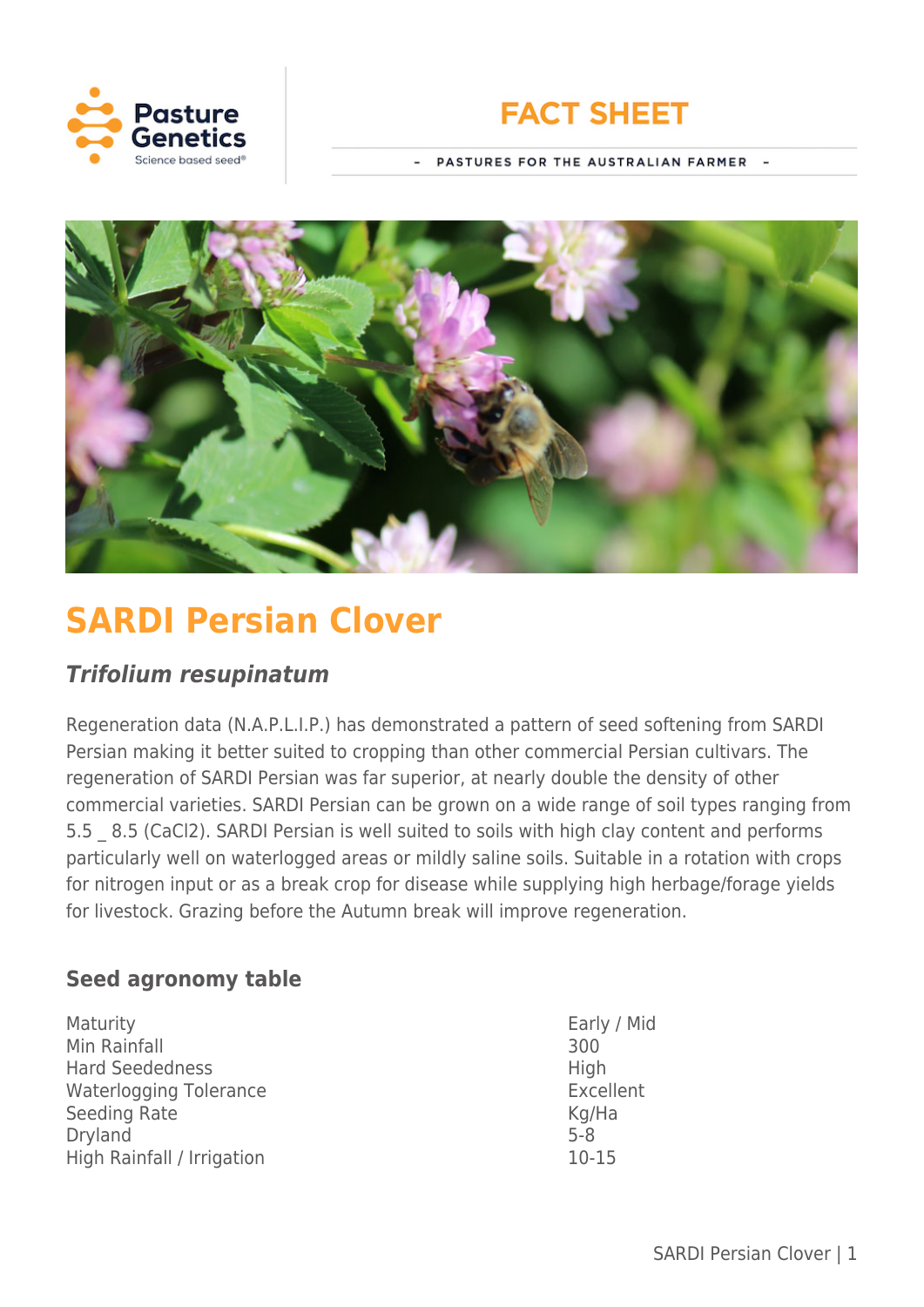# **Enterprises this seed is being used for**

Sheep Beef Cattle Horse Hay & Silage

### **Strengths**

- High nutritive value.
- Extremely high production potential.
- Multi cut forage crop.
- Tolerant of seasonal flooding.
- Some tolerance of salinity.
- Free of oestrogen risks.

## **Limitations**

- Poor regeneration.
- Plant description.

## **Plant Description**

**Plant:** Erect, annual. Up to 750 mm height.

**Stems:** Up to 35 mm diameter, hollow, soft.

Leaves: trifoliate, up to 25 mm long, plain, strongly veined, oval-shaped leaflets with serrated margins.

**Flowers:** pink-violet flowers. Many-flowered cluster and mature in axillary, white, spherical, woolly seed heads to 15 mm diameter on long stalks.

**Pods:** membranous, dehiscing at thickened sutures; one seeded.

**Seeds:** ~1 mm long, ovoid, various colours (brown, olive, purple); ~1.5 million/kg.

#### **Pasture type and use**

A winter-growing, annual capable of excellent winter and spring growth. Suited to seasonal irrigation. A valuable fodder crop.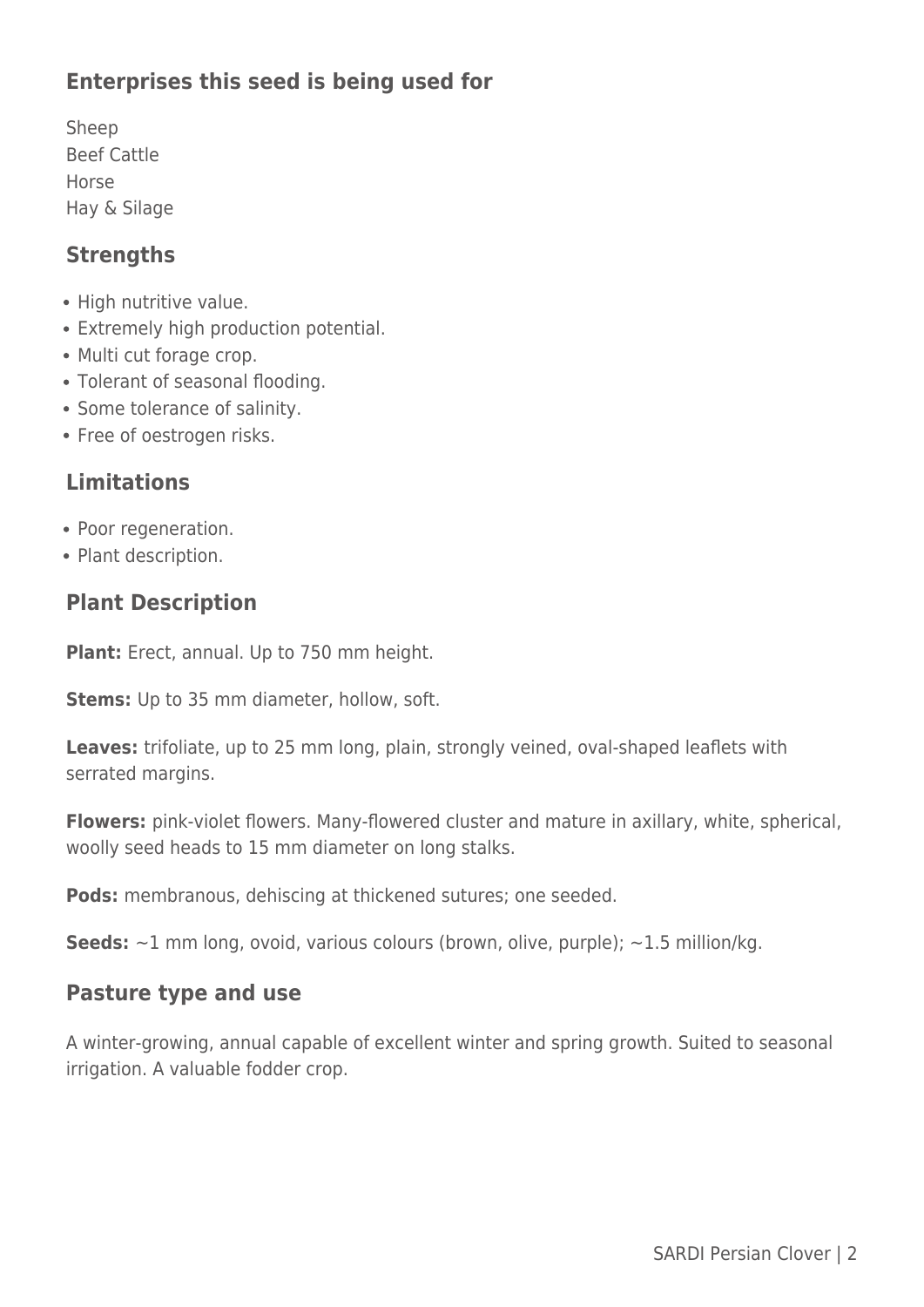## **Where it grows**

**Rainfall:** > 300 mm in winter/spring rainfall zone for dryland use. Also used with irrigation. Tolerates water with up to 1500 S/cm on low salinity soils with adequate drainage.

**Soils:** Suited to clay soils, pH 5.5-8.5 (CaCl2). Tolerant of severe waterlogging and mildly saline soil.

**Temperature:** Good heat tolerance. Quite tolerant of frost and cold but slow growing at low temperatures.

#### **Establishment**

**Companion species: Grasses:** Italian ryegrass.

**Legumes:** Balansa clover, arrowleaf clover.

**Sowing/planting rates as single species:** 5-15 kg/ha; broadcast onto a finely worked, weed free seed bed and cover lightly by a roller or drill seed at 5 mm depth into a clean, finely worked seed bed. High seed rate boosts winter yield and reduces weed invasion. \* ensure seed is Goldstrike treated.

**Sowing/planting rates in mixtures:** 3-7 kg/ha. \* ensure seed is Goldstrike treated.

**Sowing time:** February (if irrigating) to April.

**Inoculation:** GoldstrikeTreated. The use of Goldstrike XLR8 is recommended to reduce damage from insects at seedling stages.

**Fertiliser:** Apply ~20-30 kg P/ha annually and correct any nutrient deficiencies, especially K, Mo, Cu, S.

#### **Management**

**Maintenance fertiliser:** For optimum growth Olsen soil P (0-10 cm depth) > 15.

**Grazing/cutting:** Suited to winter grazing. Set residues at 2-3 cm (winter) and 4-5 cm (spring) to avoid over grazing. Rotationally graze during the cool season when 15-20 cm tall; this stimulates tillering. If sown with grass must graze late winter/early spring to allow clover to contribute later. Suited to hay/silage production; most valuable aftermath. Stems are nutritious but slow to dry; use conditioner to speed up drying. Fast regrowth facilitates second cut; remove bales promptly, hay quite susceptible to rain damage.

**Ability to spread:** Excellent recruitment; produce high levels of hard seed.